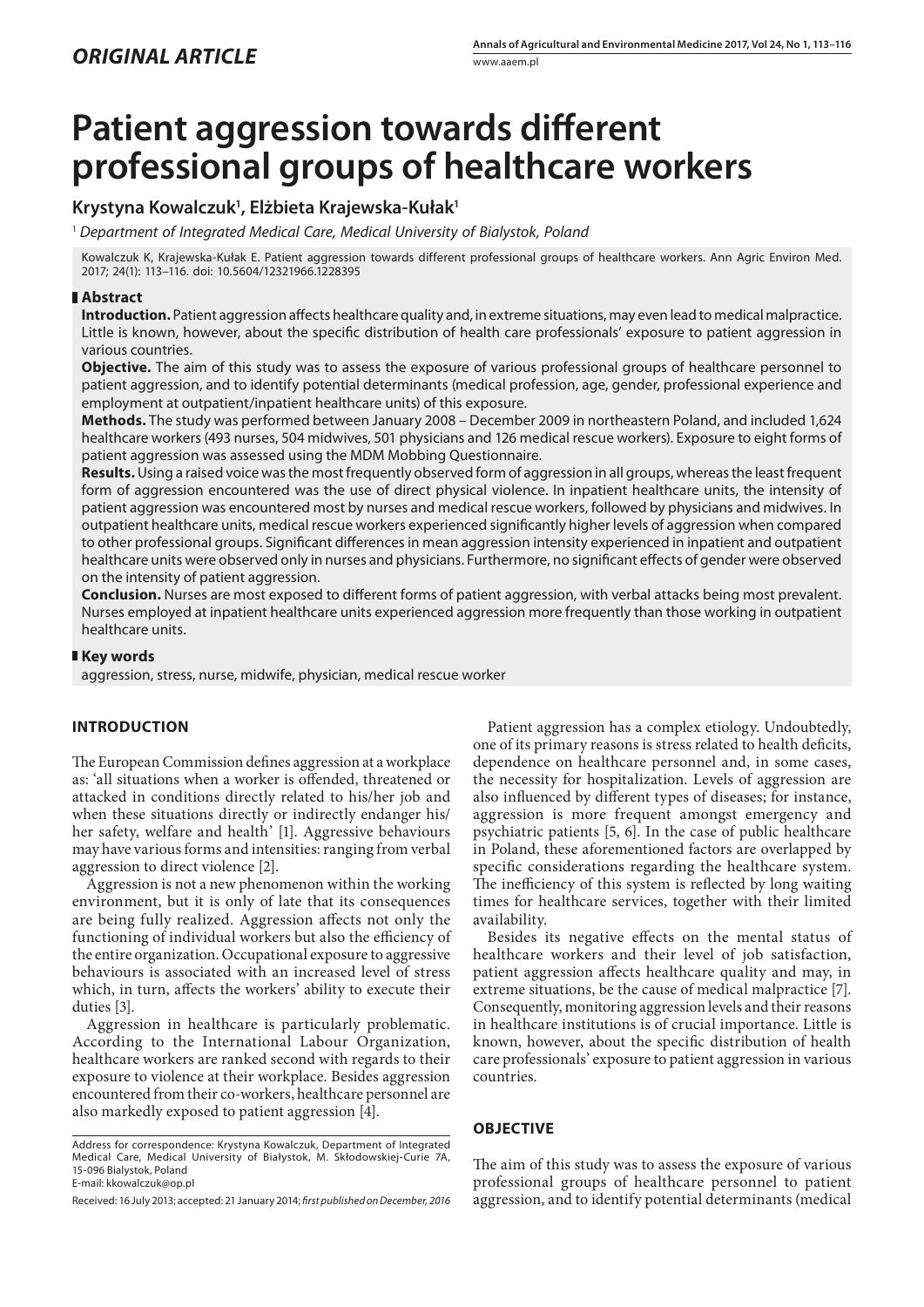profession, age, gender, professional experience and employment at outpatient/inpatient healthcare units) of this exposure.

### **MATERIALS AND METHOD**

A correlational design was used for the study which was performed between January 2008 – December 2009 during continued education courses delivered in the area of the Podlaskie Province in north-eastern Poland. The study comprised 1,624 healthcare workers (78.6% response rate), among them 493 nurses, 504 midwives, 501 physicians, and 126 medical rescue workers (paramedics). Respondents were asked to complete the MDM Mobbing Questionnaire, developed at the Department of Occupational Psychology of the Nofer Institute of Occupational Medicine in Lodz, Poland. The questionnaire was developed in order to examine the frequency of aggression within the workplace. It contains 56 questions (32 diagnostic and 24 additional questions) pertaining to various aggressive behaviours the respondents may experience at work, perpetrated against their superiors, co-workers and customers. Exposure to eight forms of patient aggression are assessed, including: 1) raised voice, 2) threats, 3) blackmail, 4) attempts to strike, 5) dangerous attitudes, 6) aggression in the presence of healthcare personnel, 7) aggression in the presence of other patients, and 8) use of direct physical violence. The answers to these questions are graded using a six-point frequency scale where 0 corresponds to 'never' and 5 – to 'at least once a week'. The sum of the points for all forms of aggression is considered as the overall intensity of experienced aggression [8].

**Ethical considerations.** Participation in this study was voluntarily and the study was accepted by the Local Bioethical Committee at the Medical University of Bialystok. The participants gave their written informed consent before completing the questionnaire.

**Data analysis.** Continuous variables were presented as arithmetic means and their standard deviations (SD). Their normal distribution was tested using the Shapiro-Wilk test. Arithmetic means amongst multiple groups were compared using the ANOVA and the Tukey *post-hoc* tests, and multiple regression was used to verify the effects of employment at outpatient or inpatient healthcare units, gender, age, and professional experience on the levels of aggression experienced in analyzed professional groups. Distributions of qualitative variables were compared by means of the Pearson's chi-square test of Fischer's exact test. Calculations were performed using Statistica 7 (StatSoft<sup>\*</sup>, Poland) software, with statistical significance defined as *P*≤0.05.

#### **RESULTS**

Detailed characteristics of the study participants are summarized in Table 1. The professional subgroups differed significantly in terms of mean age and professional experience, together with the distribution of genders and employment at outpatient and inpatient healthcare units.

Using a raised voice was the most frequently observed form of patient aggression in all professional groups, whereas

#### **Table 1.** Characteristics of study participants

| Parameter             | <b>Nurses</b><br>$(n=493)$ | <b>Midwives</b><br>$(n=504)$ | Physicians<br>$(n=500)$   | Rescue<br>workers<br>$(n=126)$ | p*      |
|-----------------------|----------------------------|------------------------------|---------------------------|--------------------------------|---------|
| Women                 | 481 (97.57%)               | 502 (99.60%) <sup>a</sup>    | 281 (56.20%) <sup>b</sup> | 37 (29.37%) <sup>c</sup>       | < 0.001 |
| Age (years)           | $37.58 + 7.51$             | $39.46 + 6.42$ <sup>a</sup>  | 39.47+9.38 <sup>a</sup>   | $30.60 + 8.50^{\circ}$         | < 0.001 |
| Experience<br>(years) | $15.41 + 8.02$             | $16.81 + 7.27$ <sup>a</sup>  | $13.61 + 9.45^{\circ}$    | $6.11 + 6.12$                  | < 0.001 |
| Outpatient<br>clinics | 167 (33.87%)               | 75 (14.88%) <sup>a</sup>     | 102 (20.4%) <sup>b</sup>  | 65 $(51.59)^c$                 | < 0.001 |
|                       |                            |                              |                           |                                |         |

- Pearson's chi-square test or Fisher's exact test; a, b,c a,b,c,c – significant differences between subgroups

the least frequently observed forms of patient aggression were the use of direct physical violence or its attempt (attempt to strike). Significant differences were observed among the groups regarding the frequency of their exposure to patients using a raised voice or threats, and those exhibiting aggressive behaviours in the presence of healthcare personnel or other patients (Tab. 2). Patients used raised voices significantly more frequently when communicating with nurses or medical rescue workers, whereas midwives were exposed to this form of aggression least frequently out of all of the professional group studied. The frequency of patient threats towards nurses was significantly higher than in the case of the remaining professional groups. Nurses and medical rescue workers were exposed to patient aggression in the presence of healthcare personnel more frequently than other healthcare workers. Additionally, nurses experienced aggression in the presence of other patients significantly more frequently than other healthcare personnel. This form of aggression was least frequently encountered by midwives.

**Table 2.** Number and percentage of representatives of various medical personnel being exposed to different forms of patient aggression at least several times a week

| Form of<br>aggression                     | <b>Nurses</b><br>$(n=493)$ | Midwives<br>$(n=504)$    | Physicians<br>$(n=500)$   | Rescue<br>workers<br>$(n=126)$ | $P^*$   |
|-------------------------------------------|----------------------------|--------------------------|---------------------------|--------------------------------|---------|
| Raised voice                              | 181 (36.71%)               | 65 (12.90%) <sup>a</sup> | 108 (21.60%) <sup>b</sup> | 37 (29.37%)                    | < 0.001 |
| <b>Threats</b>                            | 74 (15.01%)                | 28 (5.56%) <sup>a</sup>  | 40 (8.00%) <sup>a</sup>   | 12 (9.52%) <sup>a</sup>        | < 0.001 |
| Blackmail                                 | 32 (6.49%)                 | 24 (4.76%)               | 21 (4.20%)                | 6(4.76%)                       | 0.411   |
| Attempt to<br>strike                      | 24 (4.87%)                 | 18 (3.57%)               | 16 (3.20%)                | 3(2.38%)                       | 0.422   |
| Dangerous<br>attitude                     | 51 (10.34%)                | 22 (4.37%) <sup>a</sup>  | 35 (7.00%)                | 12 (9.52%)                     | 0.003   |
| Aggression<br>in presence<br>of personnel | 93 (18.86%)                | 26 (5.16%) <sup>a</sup>  | 41 (8.20%) <sup>a</sup>   | 20 (15.87%)                    | < 0.001 |
| Aggression<br>in presence<br>of patients  | 91 (18.46%)                | 24 (4.76%) <sup>a</sup>  | 37 (7.40%) <sup>b</sup>   | 13 (10.32%) <sup>b</sup>       | < 0.001 |
| Physical<br>violence                      | 5 (1.01%)                  | 16 (3.17%)               | $9(1.80\%)$               | 2(1.59%)                       | 0.102   |
|                                           |                            |                          |                           |                                |         |

\*Pearson's chi-square test or Fisher's exact test, a,b,csignificant differences between the groups

The mean intensity of patient aggression towards nurses or medical rescue workers was significantly higher than towards physicians. The lowest intensity of aggression was directed to midwives; these relationships were also observed in the subgroup of personnel employed at inpatient healthcare units. In outpatient healthcare units, however, medical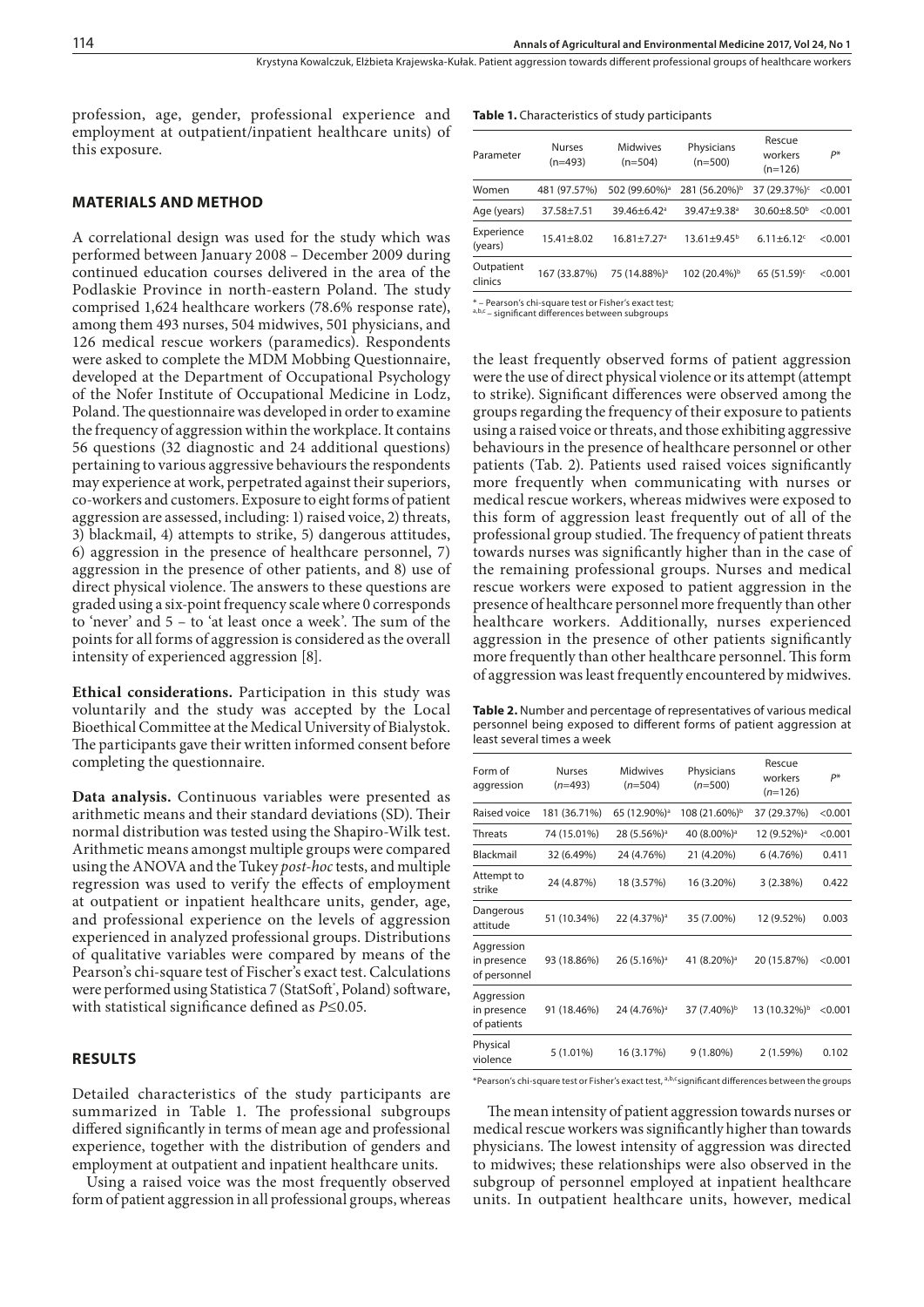rescue workers experienced significantly higher levels of aggression compared to other professional groups. Significant differences in mean aggression intensity experienced in inpatient and outpatient healthcare units were observed only in the subgroups of nurses and physicians (Tab. 3).

In women, a significantly higher exposure to aggression was observed in nurses and medical rescue workers, while the lowest levels of aggression were noted amongst midwives. Due to the high disproportion of gender, a similar analysis was not performed for male workers. No significant effects of gender were observed on the intensity of patient aggression among any of the professional groups studied (Tab. 3).

A significant inverse correlation between participant age or professional experience and the level of exposure to patient aggression was confirmed only amongst physicians (Tab. 3).

Table 3. Mean (± standard deviation) intensity of patient aggression towards representatives of various medical personnel stratified by place of work, gender, age and professional experience

| Grouping<br>variable     | <b>Nurses</b><br>$(n=493)$ | Midwives<br>$(n=504)$        | Physicians<br>$(n=500)$      | Rescue<br>workers<br>$(n=126)$ | р*        |
|--------------------------|----------------------------|------------------------------|------------------------------|--------------------------------|-----------|
| Employment               |                            |                              |                              |                                |           |
| Overall                  | $26.80 + 20.85$            | $12.04 + 17.61$ <sup>a</sup> | $18.57 + 18.58$ <sup>b</sup> | $26.59 + 18.25$                | < 0.001   |
| Outpatient<br>clinics    | $20.21 + 19.89$            | $15.04 + 19.19$              | $15.87 + 12.58$              | 28.08±17.75 <sup>a</sup>       | < 0.001   |
| Inpatient<br>clinics     | $30.19 + 20.56$            | $11.52 + 17.30$ <sup>a</sup> | $19.24 + 19.80$ <sup>b</sup> | $25.00 + 18.78$                | < 0.001   |
| $P^{**}$                 | < 0.001                    | 0.141                        | 0.048                        | 0.164                          |           |
| Gender                   |                            |                              |                              |                                |           |
| Women                    | 26.60±20.86                | 12.05±17.64 <sup>a</sup>     | $17.84 + 19.01b$             | 30.15±26.09                    | < 0.001   |
| Men                      | 34.90±19.62                | $10.94 + 11.05$              | 19.72+18.06 <sup>a</sup>     | $25.11 + 13.68$                | <b>NA</b> |
| $P^{**}$                 | 0.257                      | 0.971                        | 0.278                        | 0.076                          |           |
| Age $(P^{**})$           | 0.532                      | 0.440                        | 0.004                        | 0.113                          |           |
| Experience<br>$(P^{**})$ | 0.733                      | 0.665                        | 0.001                        | 0.909                          |           |

\*ANOVA, a,bsignificant differences between the groups (Tukey post-hoc test), \*\*multiple regression, NA – not analyzed.

#### **DISCUSSION**

The subjective attitude to the term 'aggression' was one potential limitation of this study, together with the recall bias typically associated with retrospective surveys. Nonetheless, using the standardized questionnaire, a significant variability was observed in the types and levels of patient aggression experienced by different professional groups of healthcare workers.

Verbal aggression in the form of using a raised voice was the most frequent form of aggression encountered by all of the studied groups. Previous European studies confirm that verbal aggression is the most frequent form of patient aggression towards healthcare personnel. According to various authors, the frequency of exposure of healthcare workers to this form of aggression ranges from more than 60% to nearly 90% [5, 6, 9, 10, 11].

In the presented study, verbal aggression was more frequently experienced by nurses and medical rescue workers than by other professional groups. However, the etiology of exposure of these two groups to verbal aggression was plausibly different. It should be remembered that nurses

constitute the professional group with whom patients interact most frequently; consequently, nurses bear the brunt of most of the patients' frustrations. This was confirmed in the current study by significant differences in the exposure to aggression between nurses employed at outpatient and inpatient healthcare units. The level of exposure in this latter group was significantly higher, resulting from the fact that patients treated at outpatient clinics contact nurses less frequently compared to hospitalized patients. The highest level of patient aggression experienced by nurses was previously confirmed in other countries. According to various authors, in most countries the frequency of this group's exposure to aggression amounts to about 50%, and is therefore similar to the frequency determined in the presented study [10, 11, 12].

Medical rescue workers, in turn, meet patients in specific situations – emergency, frequently life-threatening conditions. Consequently, higher levels of aggression experienced by this group might be explained in the context of how patients and their relatives behave under stressful conditions. Searching through the available literature, no foreign articles were found dealing with the exposure of medical rescue workers to patient aggression. However, the results of studies performed among different groups of personnel employed at emergency units suggest that their exposure is higher than in healthcare workers dealing with scheduled patients [5, 6].

The lower exposure of midwives to patient aggression observed in the current study seems to have a complex etiology. Usually, patients contact midwives during the perinatal period; therefore, this contact is planned and expected, and pregnant woman (and their spouses) prepare for it for a longer period of time. Moreover, deliveries are more frequently conducted by midwives, often after having already met the pregnant women or having been employed by them. Finally, it should be remembered that women constitute the majority of midwifery patients, and according to many studies, the level of aggression represented by this gender is significantly lower than in males [11]. Available literature lacks data on the exposure of midwives to aggression in other countries. Therefore, it is likely that the problem of patient aggression towards midwives is of marginal importance in other countries.

In the case of physicians participating in this study, the levels of experienced patient aggression were significantly lower than in nurses or medical rescue workers. However, levels of exposure were higher than in midwives. In Western European countries, the exposure of physicians to patient aggression is the lowest out of all healthcare workers [6, 10]. According to the literature, exposure of physicians to patient aggression is inhomogeneous and related to their specialty and employment. Exposure to violence is significantly higher among personnel working with psychiatric and geriatric patients, as well as in emergency units [5, 6, 9, 11, 12, 13]. Unfortunately, the design of the presented study did not allow for distinguishing subgroups employed in these specific settings among the physicians.

The study evealed that the gender of healthcare personnel has no influence on the level of patient aggression experienced; however, the lack of this relationship in the analyzed professional groups was mostly related to a high gender disproportion in favour of women. Among all the studied groups, only physicians presented with a gender distribution that was relatively homogeneous. Nonetheless, gender-related differences in levels of experienced aggression